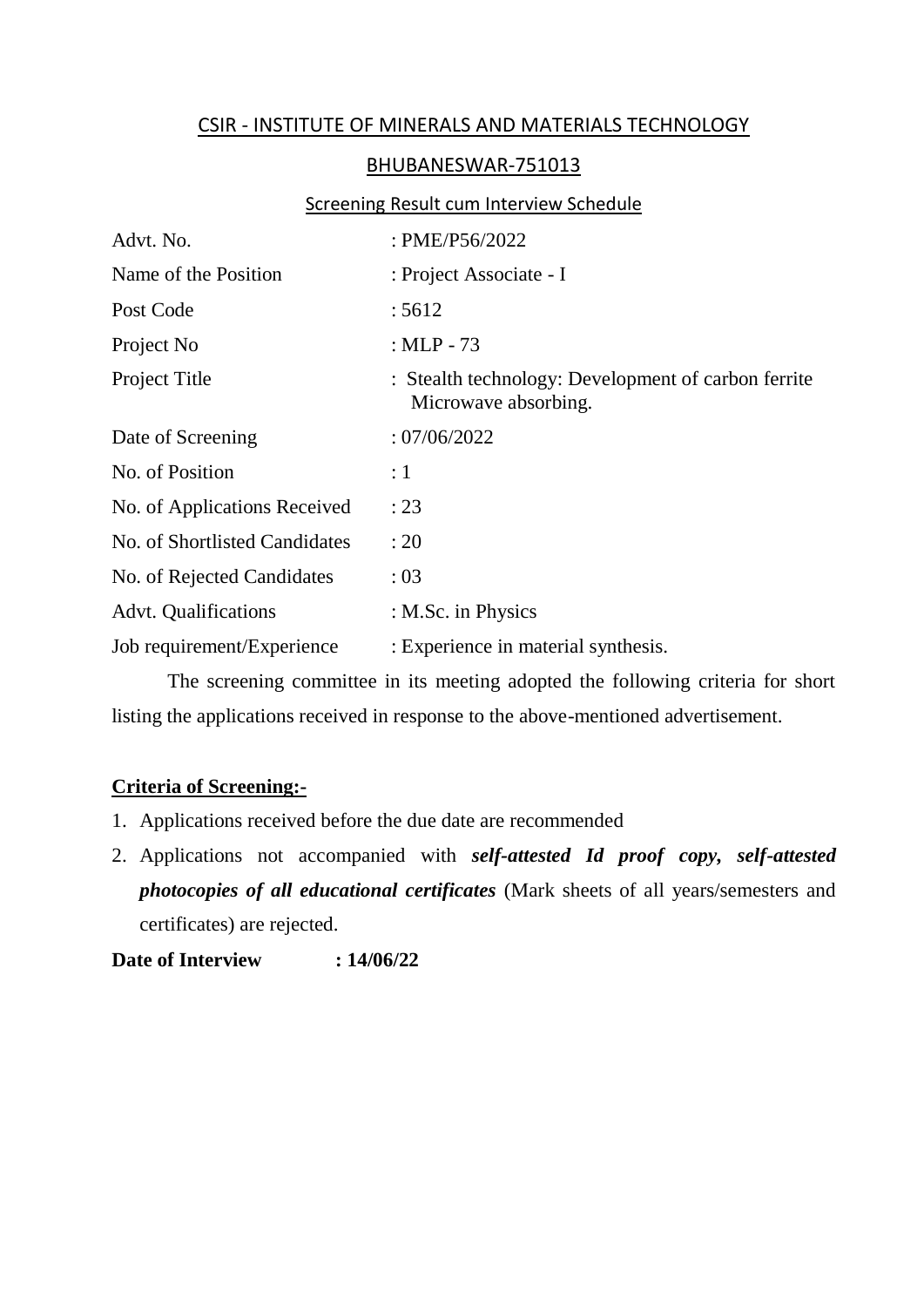Details of Candidates recommended by Screening Committee calling for Interview:

| Sl.<br>No.       | <b>Application</b><br>N <sub>0</sub> | Name of the<br>Candidate<br>(Dr./Mr./Mrs.) | Father's/<br><b>Husband's Name</b>    | <b>Recommendations of</b><br>the Screening<br><b>Committee</b> |
|------------------|--------------------------------------|--------------------------------------------|---------------------------------------|----------------------------------------------------------------|
| 1.               | P56/5612/01                          | <b>AVINASH KUMAR</b><br><b>JATSWAL</b>     | RADEEP K UMAA<br><b>JAISWAL</b>       | Eligible for Interview                                         |
| 2.               | P56/5612/02                          | <b>BIKASH RANJAN</b><br><b>SAHU</b>        | PANDUSUTA SAHU                        | Eligible for Interview                                         |
| 3.               | P56/5612/04                          | <b>GOPAL CHANDRA</b><br><b>SAHOO</b>       | <b>NIMEI SAHOO</b>                    | Eligible for Interview                                         |
| $\overline{4}$ . | P56/5612/05                          | <b>MOHAMMED</b><br><b>IBRAHIM A</b>        | <b>AMEER.S</b>                        | Eligible for Interview                                         |
| 5.               | P56/5612/07                          | <b>JAGANNATH</b><br><b>PRADHAN</b>         | <b>UDAYANATH</b><br><b>PRADHAN</b>    | Eligible for Interview                                         |
| 6.               | P56/5612/08                          | <b>RAJALAKSHMI</b><br><b>SIVARAJAN</b>     | <b>VP SIVARAJAN</b>                   | Eligible for Interview                                         |
| 7.               | P56/5612/09                          | PRITAM BISI                                | SATYANARAYAN<br><b>BISI</b>           | Eligible for Interview                                         |
| 8.               | P56/5612/10                          | <b>PRITAM</b><br><b>CHAKRABORTY</b>        | <b>PRASANTA</b><br><b>CHAKRABORTY</b> | Eligible for Interview                                         |
| 9.               | P56/5612/11                          | PRIYANKA SAHU                              | <b>BHARAT SAHU</b>                    | Eligible for Interview                                         |
| 10.              | P56/5612/12                          | RASHMITA SAHOO                             | <b>PURNACHANDRA</b><br><b>SAHOO</b>   | Eligible for Interview                                         |
| 11.              | P56/5612/13                          | <b>SAURAV KUMAR</b><br><b>SAHOO</b>        | <b>ARAKSHITA</b><br><b>SAHOO</b>      | Eligible for Interview                                         |
| 12.              | P56/5612/14                          | <b>SAKTI PRASAD</b><br><b>SWAIN</b>        | <b>ABHIMANYU</b><br><b>SWAIN</b>      | Eligible for Interview                                         |
| 13.              | P56/5612/15                          | <b>SOUMYA RANJAN</b><br><b>NAYAK</b>       | <b>KAPILENDRA</b><br><b>NAYAK</b>     | Eligible for Interview                                         |
| 14.              | P56/5612/16                          | <b>SRIDHAR PARIDA</b>                      | <b>LAXMIDHAR</b><br><b>PARIDA</b>     | Eligible for Interview                                         |
| 15.              | P56/5612/17                          | <b>SUVENDU KUMAR</b><br><b>RATH</b>        | <b>SANTOSH KUMAR</b><br><b>RATH</b>   | Eligible for Interview                                         |